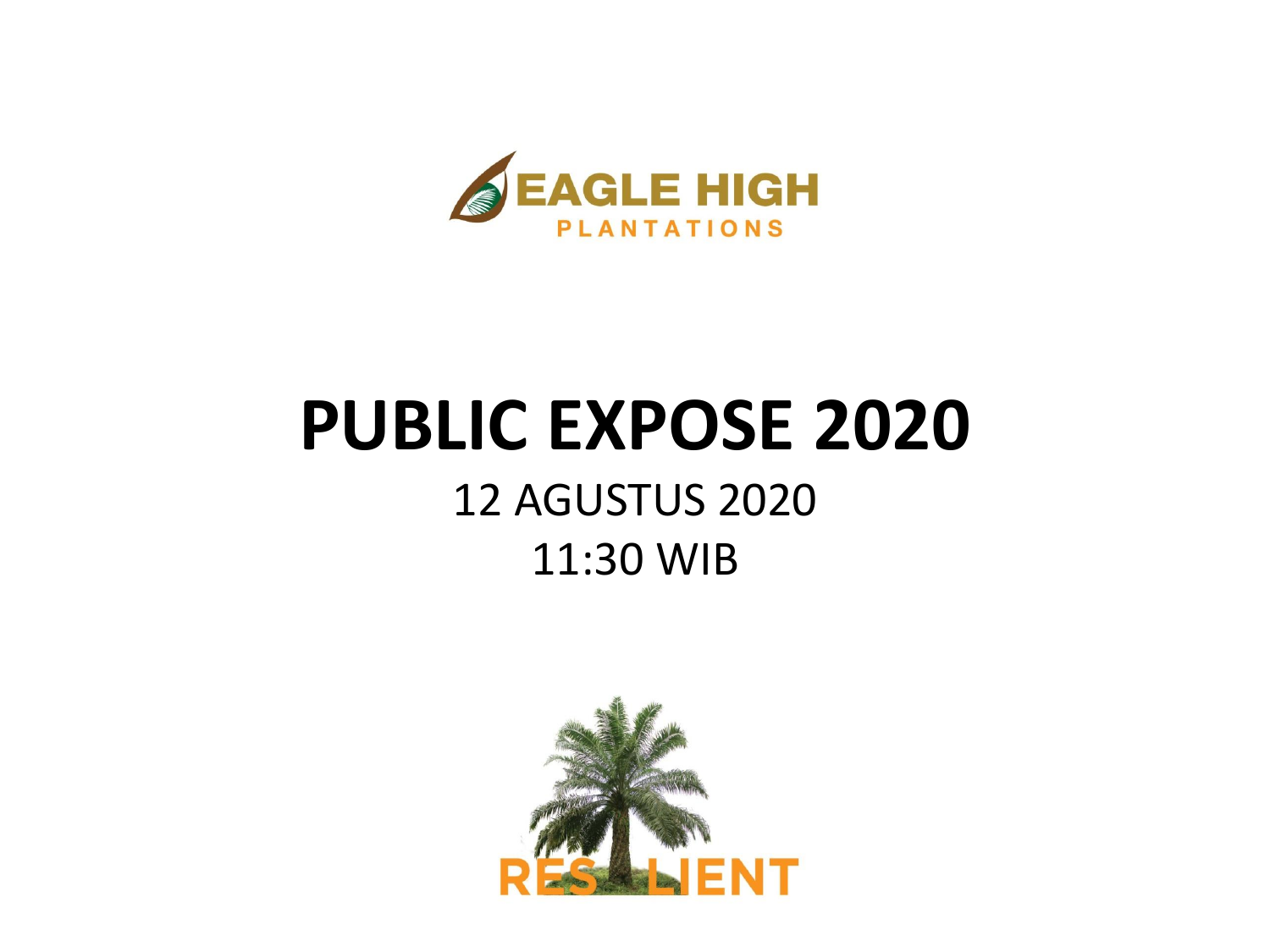## **Volume**



As you know, stock markets & share prices are leading indicators . Somehow they know all the secrets & what will happen . Even more leading than the share price is the share trading volume . A year ago, July 2019 , BWPT share trading was close to zero . Last month we had our highest ever trading volume . What secrets might the market know?

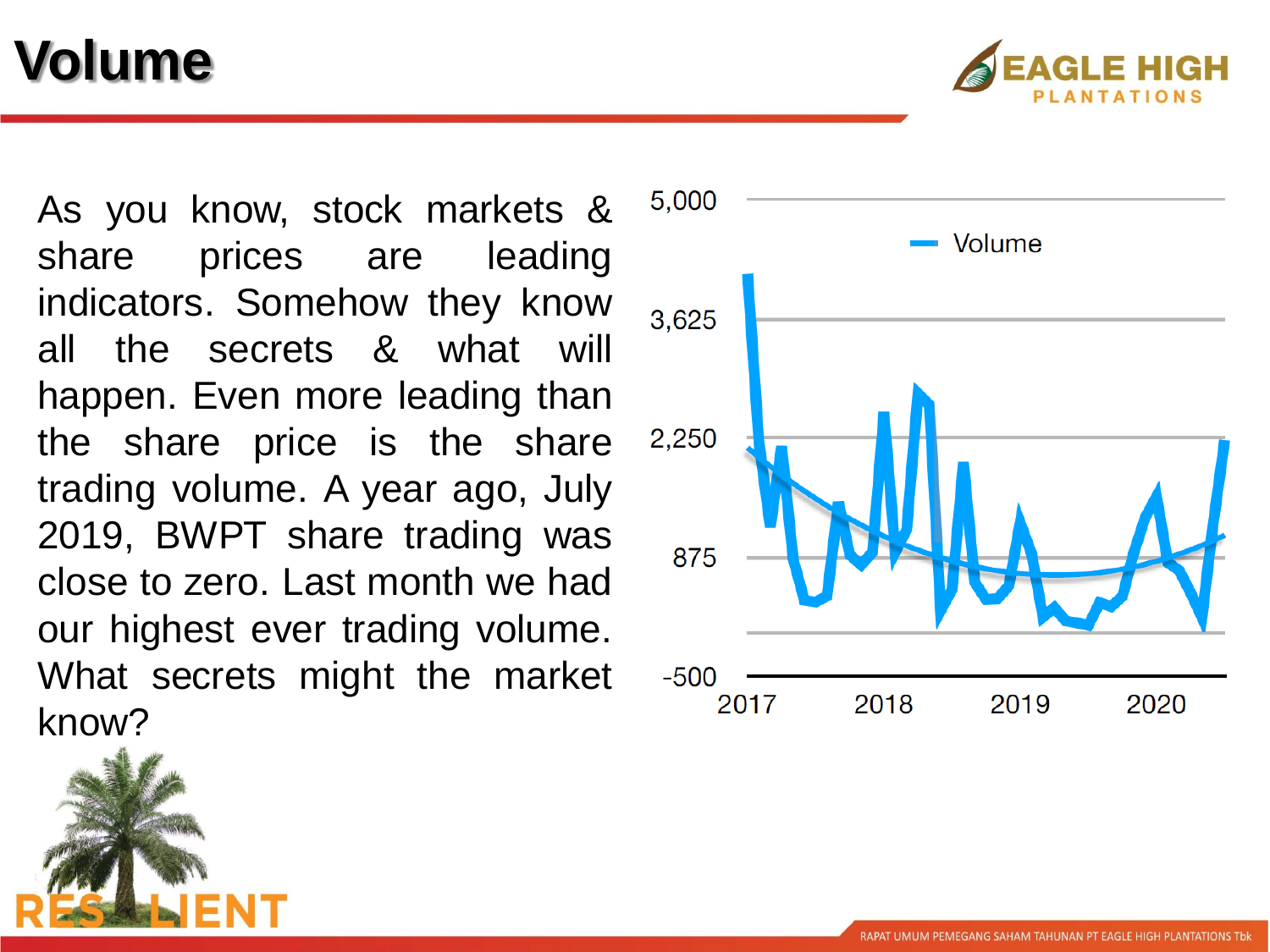## **Fruit**



It's not a secret that our fruit production. May to July has been very low. The whole industry has low volume. Why?

The secret is the weather. Last year up to October we had very dry weather & this leads to low production later. But after October the rain increased & this will mean that fruit will now increase too.



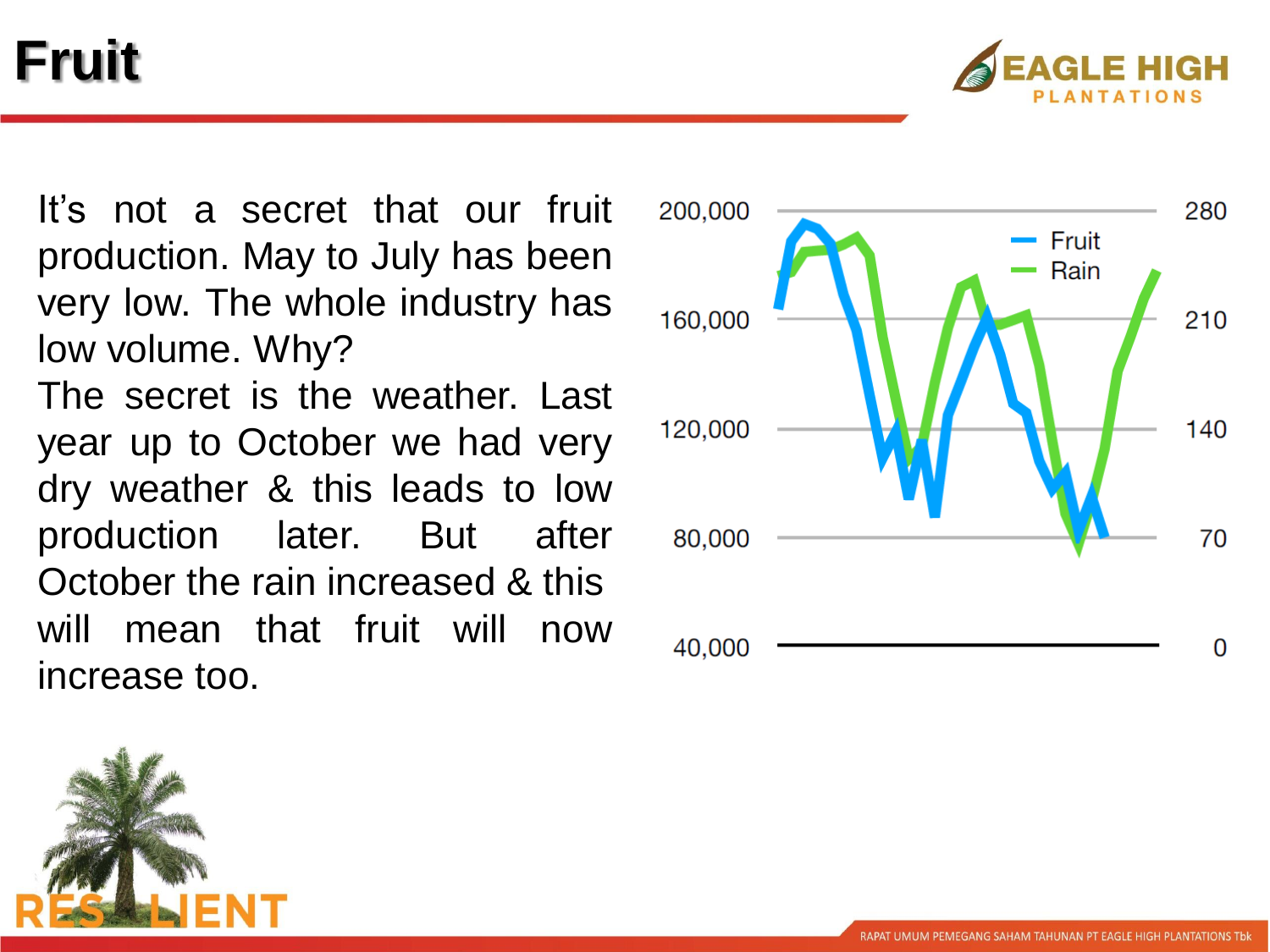#### **Fastest**



The rain will help the whole industry production to rise. But there's another secret you might not know. EHP will benefit most. This last 5 years there have been 3 big surges in production. 2015, 2016 & 2018. There was also a smaller surge last year too. Every time production surges, EHP has the biggest increase compared to other plantations.

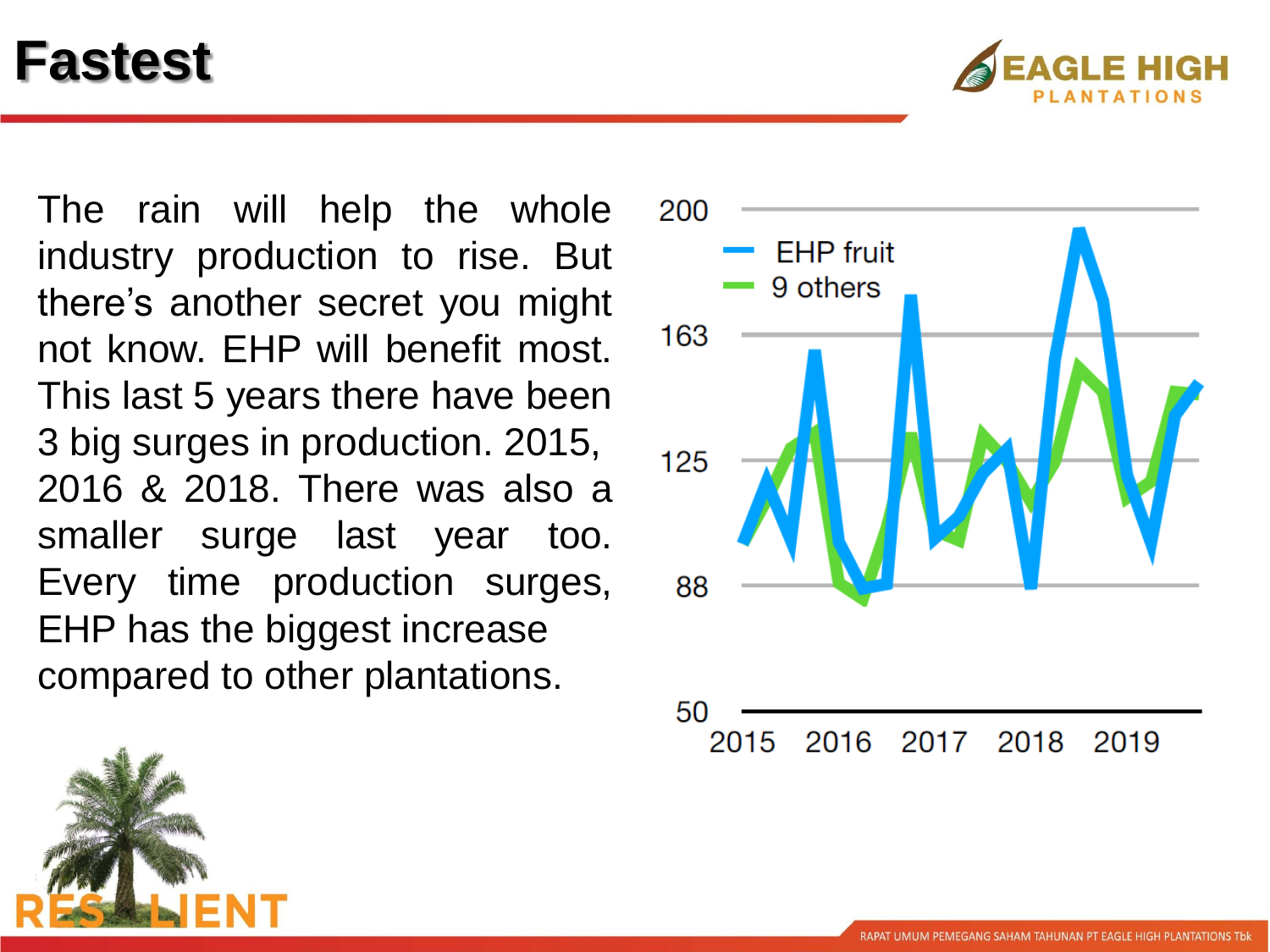#### **Price**



The palm oil price is rising . It has surprised many people & jumped to RM 2 ,700 . Here's another secret...the price will rise much further . Not surprisingly there's a close inverse relationship between inventory levels & price . When inventory rises, the price falls & when inventory falls, the price rises . Inventory is now falling & indicates the price should rise above RM 3 ,000 .